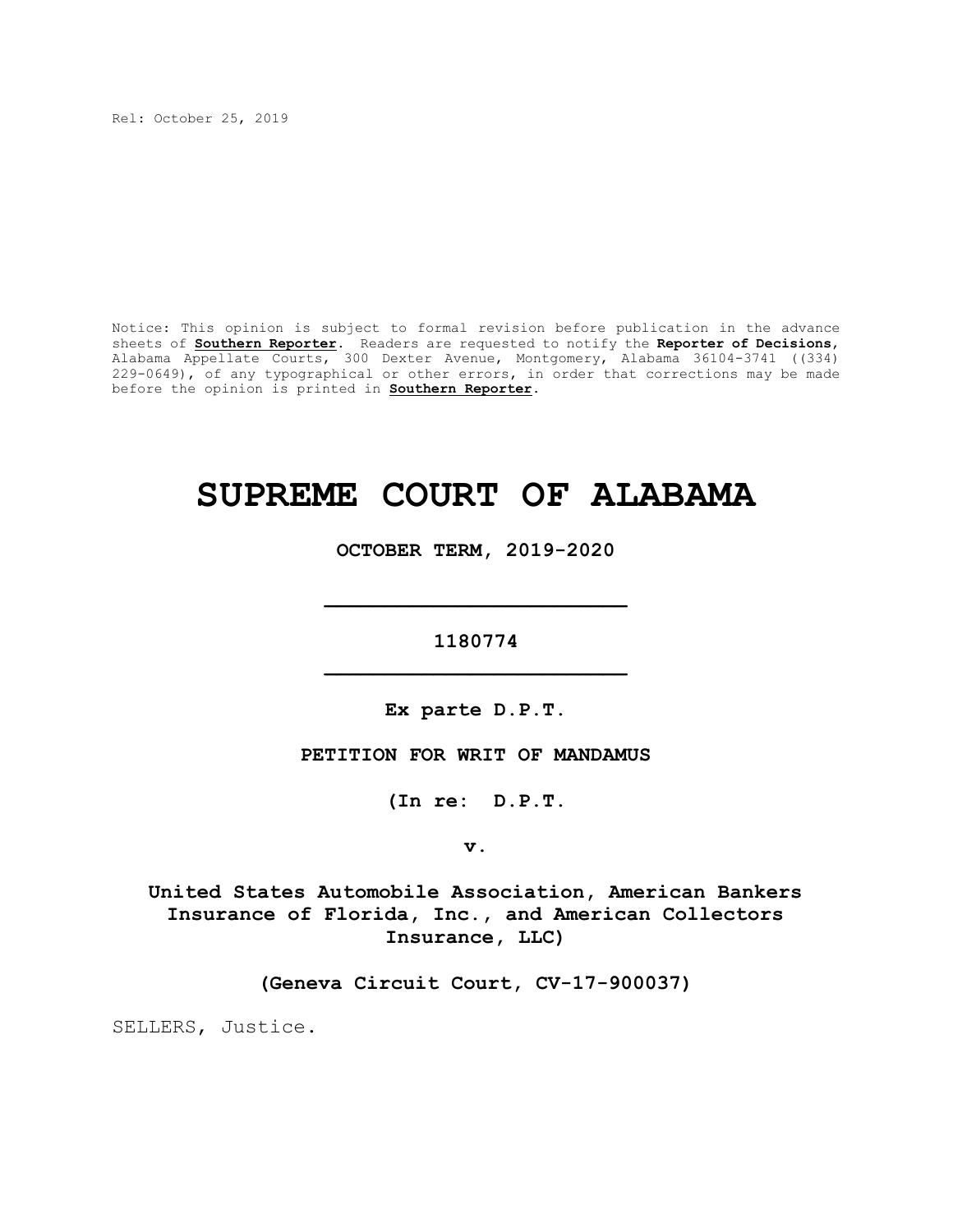D.P.T. seeks a writ of mandamus directing the Geneva Circuit Court to rescind a discovery order that, D.P.T. asserts, requires him to execute written authorizations allowing the respondents, D.P.T.'s insurers--United States Automobile Association, American Bankers Insurance of Florida, Inc., and American Collectors Insurance, LLC (hereinafter collectively referred to as "the insurers")--to obtain records containing communications that he alleges are privileged under the psychotherapist-patient privilege. See § 34-26-2, Ala. Code 1975; Rule 503, Ala. R. Evid. The insurers, however, have represented to this Court that they seek only D.P.T.'s "employment" records. In addition, the trial court itself filed a brief in response to the mandamus petition, which is a somewhat rare occurrence, in which it represented to this Court that it directed D.P.T. to execute an authorization allowing only the release of "employment" records. D.P.T., who, as the petitioner, has the burden of establishing a clear legal right to the issuance of the writ of mandamus, has not demonstrated that his "employment" records contain privileged communications. See Ex parte BOC Grp., Inc., 823 So. 2d 1270, 1272 (Ala. 2001) (a petitioner for the writ of mandamus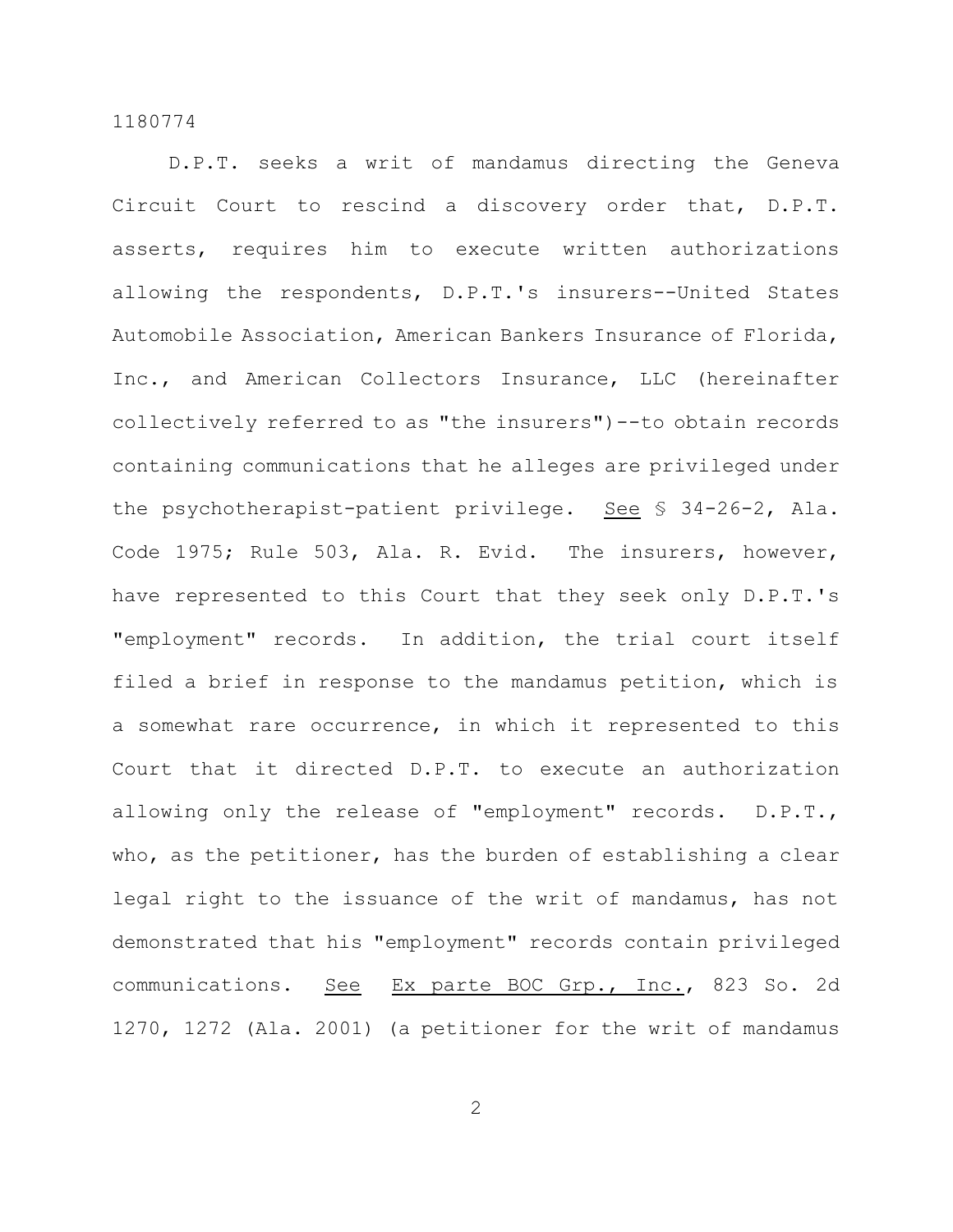must demonstrate, among other things, "a clear legal right to the order sought"). Thus, we deny the petition for the writ of mandamus.

In July 2015, a vehicle occupied by D.P.T. and his minor stepson was rear-ended by another vehicle. On his own behalf and as next friend of his stepson, D.P.T. sued the driver of the other vehicle. Later, D.P.T. amended his complaint to state a claim against the insurers for underinsured-motorist benefits. D.P.T.'s and his stepson's claims against the driver of the other vehicle involved in the car accident were settled, and the action proceeded against the insurers.

D.P.T. has asserted that his injuries from the car accident forced him to retire prematurely from the United States Army, which resulted in a loss of income. Accordingly, the insurers sought to obtain records relating to D.P.T.'s military service. D.P.T., however, refused to execute an authorization allowing the Army to produce those records. It is undisputed that D.P.T. has been treated at clinics operated by the Department of Veterans Affairs for post-traumatic stress disorder resulting from his combat experience in Iraq and Afghanistan. The stated basis for his refusal to sign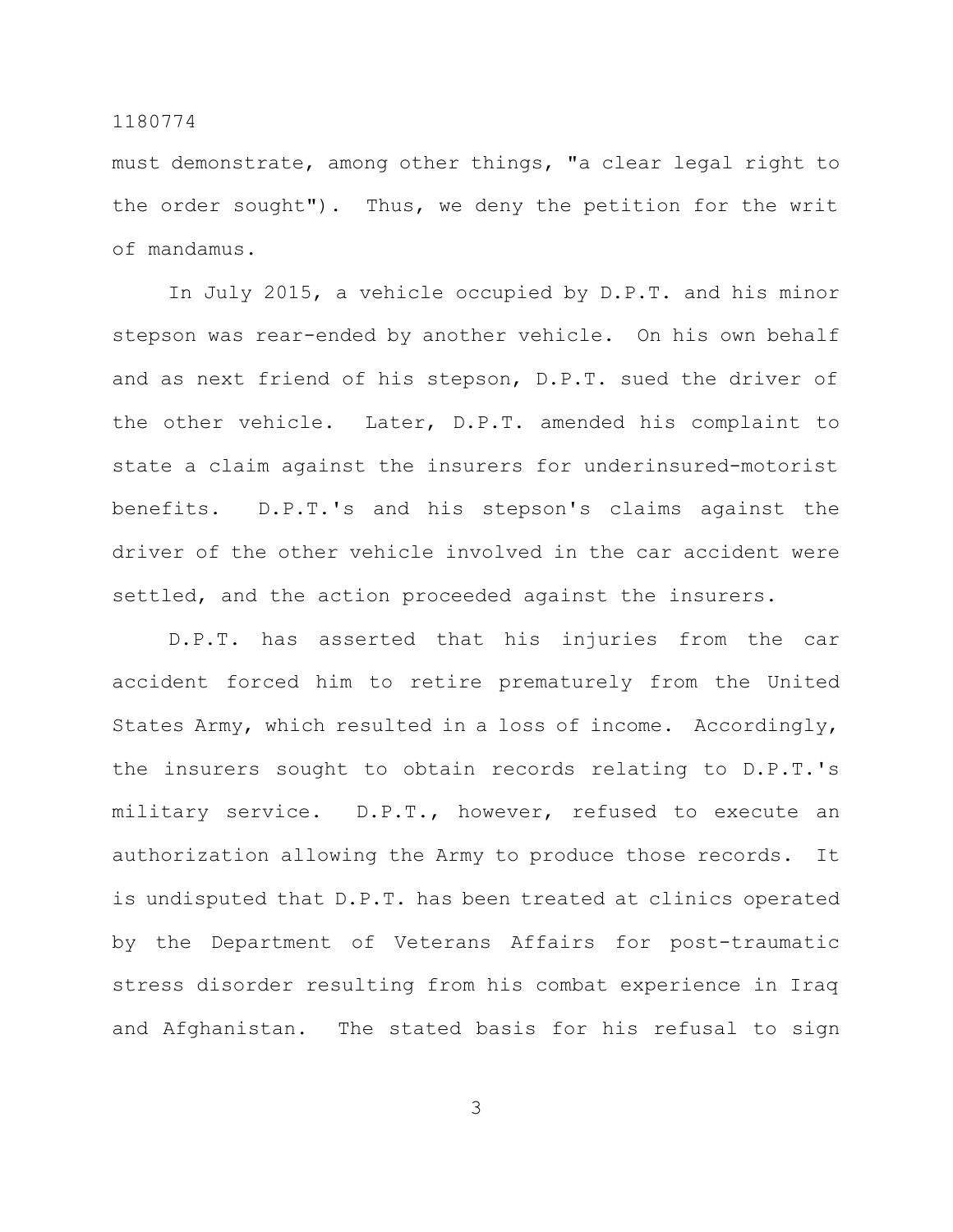authorizations for the release of his military records is a claim that the records contain confidential communications between him and psychotherapists.

The insurers filed a motion to compel D.P.T. to sign an authorization for the release of the records, which the trial court granted within minutes of its filing. Subsequently, D.P.T. filed a motion asking the trial court to reconsider its ruling and, later, a motion for a protective order. The trial court denied those motions, and D.P.T. initiated this mandamus proceeding. This Court ordered answers and briefs on the issue whether the records sought are protected by the psychotherapist-patient privilege.

A writ of mandamus will issue if a trial court exceeds its discretion by ordering the production of records that are privileged. See Ex parte University of South Alabama, 183 So. 3d 915, 920 (Ala. 2015). Section 34-26-2, Ala. Code 1975, provides:

"[T]he confidential relations and communications between licensed psychologists, licensed psychiatrists, or licensed psychological technicians and their clients are placed upon the same basis as those provided by law between attorney and client, and nothing in this chapter shall be construed to require any such privileged communication to be disclosed."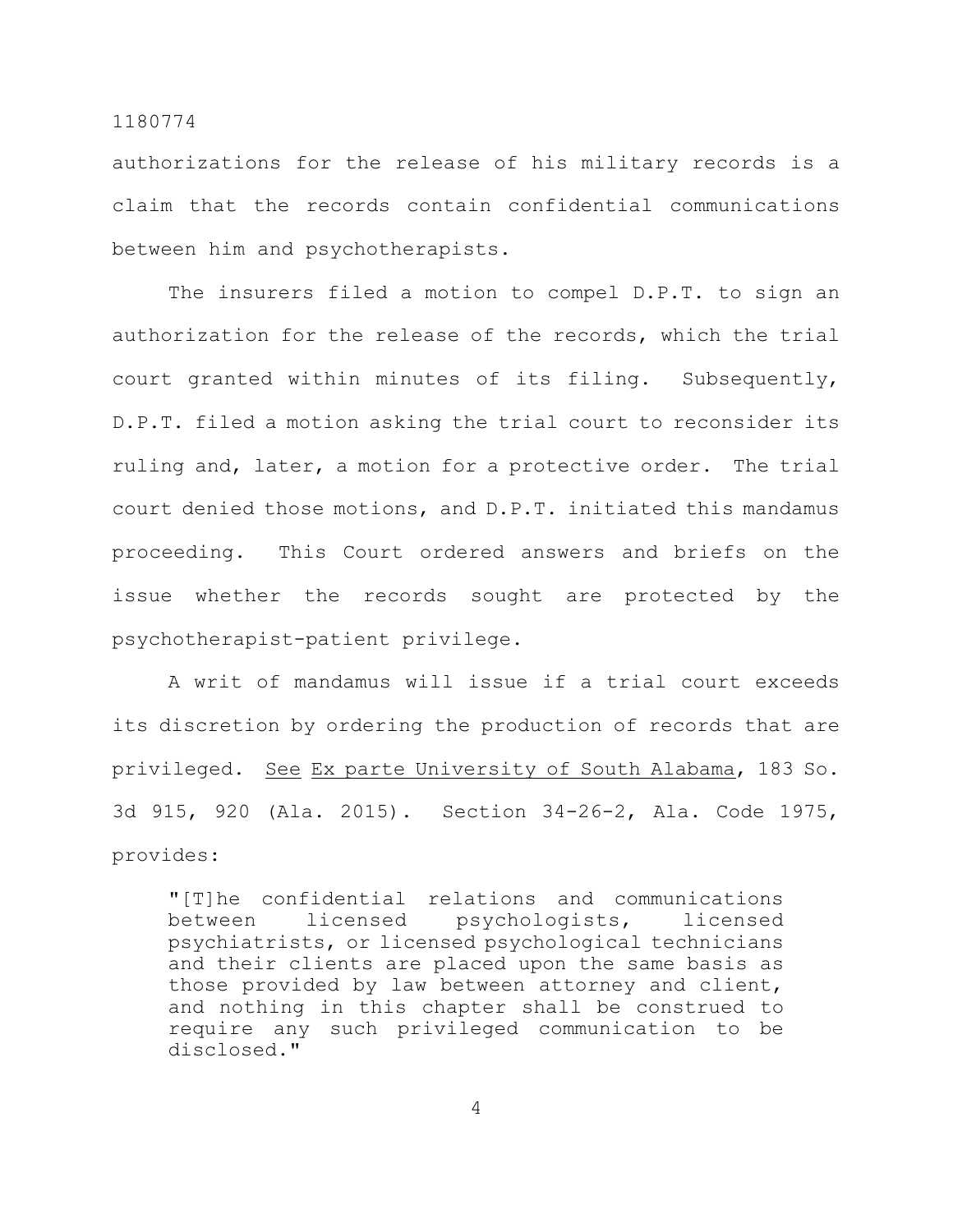Similarly, Rule 503(b), Ala. R. Evid., provides:

"A patient has a privilege to refuse to disclose and to prevent any other person from disclosing confidential communications, made for the purposes of diagnosis or treatment of the patient's mental or emotional condition, including alcohol or drug addiction, among the patient, the patient's psychotherapist, and persons who are participating in the diagnosis or treatment under the direction of the psychotherapist, including members of the patient's family."

Although this Court has acknowledged exceptions to the psychotherapist-patient privilege, none of those exceptions would apply in the present case. See Ex parte West Mental Health Ctr., 884 So. 2d 835, 840 (Ala. 2003) (recognizing five exceptions to the psychotherapist-patient privilege--where the mental state of a parent in a child-custody matter is at issue, where a defendant in a criminal trial raises an insanity defense, where the communications are relevant in proceedings seeking to hospitalize a patient for mental illness, where the communications are made during a court-ordered examination of the mental condition of a party or witness, and where it is alleged that there has been a breach of duty arising out of the psychotherapist-patient relationship).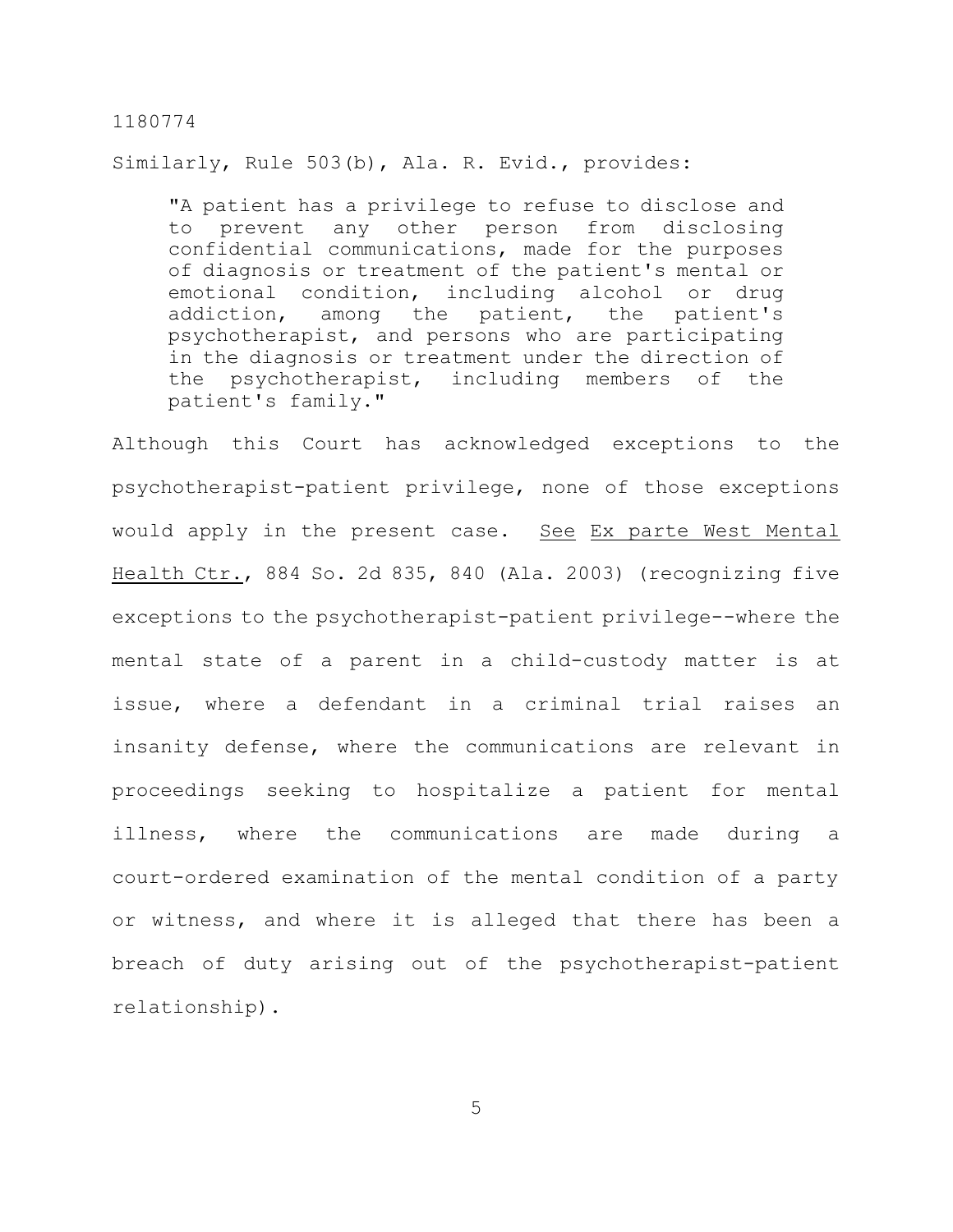In their response to D.P.T.'s mandamus petition, the insurers assert that "[t]he trial court ordered [D.P.T.] to execute an authorization for the release of employment records" only and that, therefore, the trial court "did not [exceed] its discretion by ordering discovery without an accommodation for the psychotherapist-patient privilege." In its brief in response to D.P.T.'s mandamus petition, consistent with the insurers' position, the trial court states that its discovery order "does not provide for the discovery of all [D.P.T.'s] military records" because "the records to be released are exclusively [D.P.T.'s] employment records."

To be sure, as D.P.T. points out, the insurers' motion to compel referenced more than just employment records. It specifically mentioned the alleged relevance of D.P.T.'s employment, retirement, and medical records and asked for an order directing D.P.T. to "sign all authorizations required for the disclos[ure] of these records." The trial court granted the insurers' motion without any expressed limitations. That said, in support of the motion to compel, the insurers submitted correspondence from their counsel to D.P.T.'s counsel, which requested that D.P.T. execute an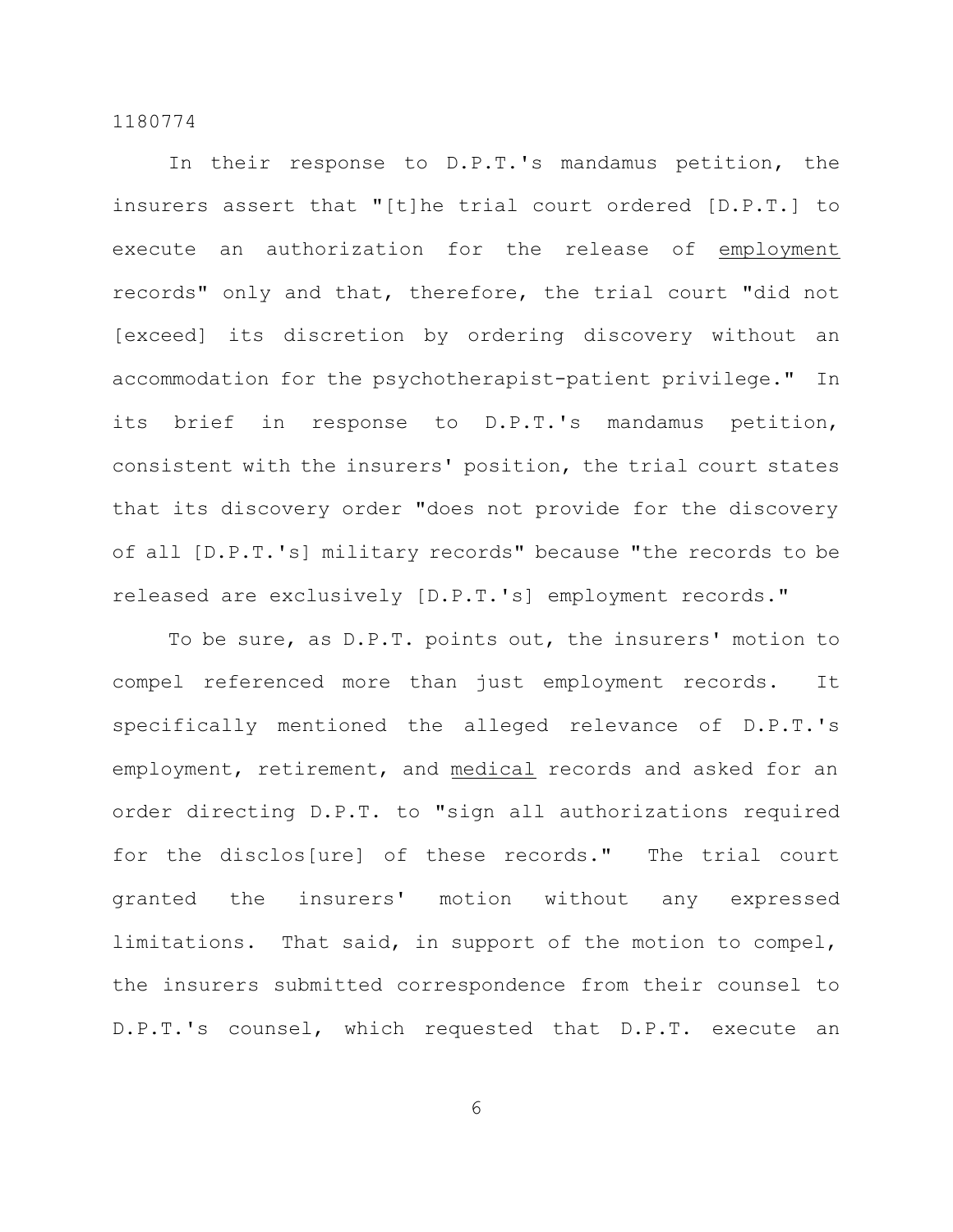authorization that identified only "employment" records as the "items [D.P.T. is] requesting [to be released from the Army]." A box that is specifically titled "medical records" on the authorization D.P.T. was asked to sign was not checked. As noted, the insurers have expressly represented to this Court that they sought only "employment" records, and the trial court has represented that it intended only to order D.P.T. to sign the authorization the insurers provided him and that was submitted with the motion to compel. Based on the materials before us, including the insurers' and the trial court's representations, we conclude that D.P.T. was asked to execute only the release allowing for the production of employment records and that the trial court compelled him to sign only that particular release. Because D.P.T. has not demonstrated that his employment records contain privileged psychotherapist-patient communications, we deny his petition for the writ of mandamus.

PETITION DENIED.

Parker, C.J., and Bolin and Wise, JJ., concur. Mitchell, J., concurs in the result. Shaw, Bryan, and Stewart, JJ., dissent.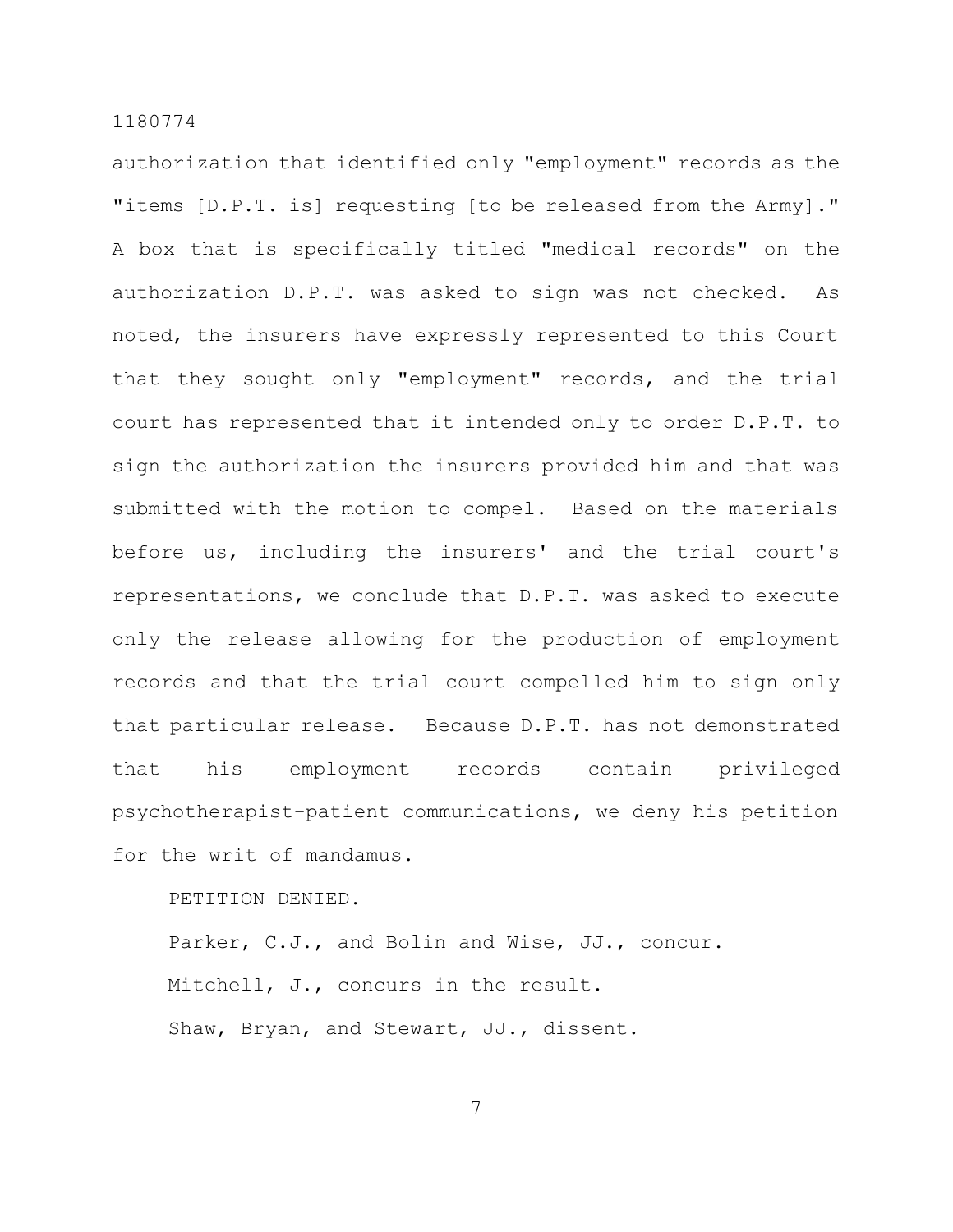SHAW, Justice (dissenting).

The defendant insurers in the action below filed by the petitioner, D.P.T., filed a motion to compel the production of certain records, alleging that discovery was "necessary on topics including ... [D.P.T.'s] military employment history, factors leading to his alleged forced retirement, and medical treatment during military service." (Emphasis added.) The motion to compel stated that "discovery must be had regarding the timing of [D.P.T.'s] retirement and his medical and employment status" and that D.P.T. "had failed to disclose any military employment/medical records." (Emphasis added.) The defendant insurers asserted in their motion that D.P.T. "has very clearly made his military service/medical/retirement [sic] the paramount issue in this case" and that D.P.T.'s "employment and medical records are objectively relevant and material to his claim for employment and medical damages, and he should be ordered to sign an authorization to permit [the] Defendants to obtain those records." (Emphasis added.) The defendant insurers acknowledged concerns that some records might "contain sensitive and/or otherwise private information" and suggested that "a carefully crafted authorization would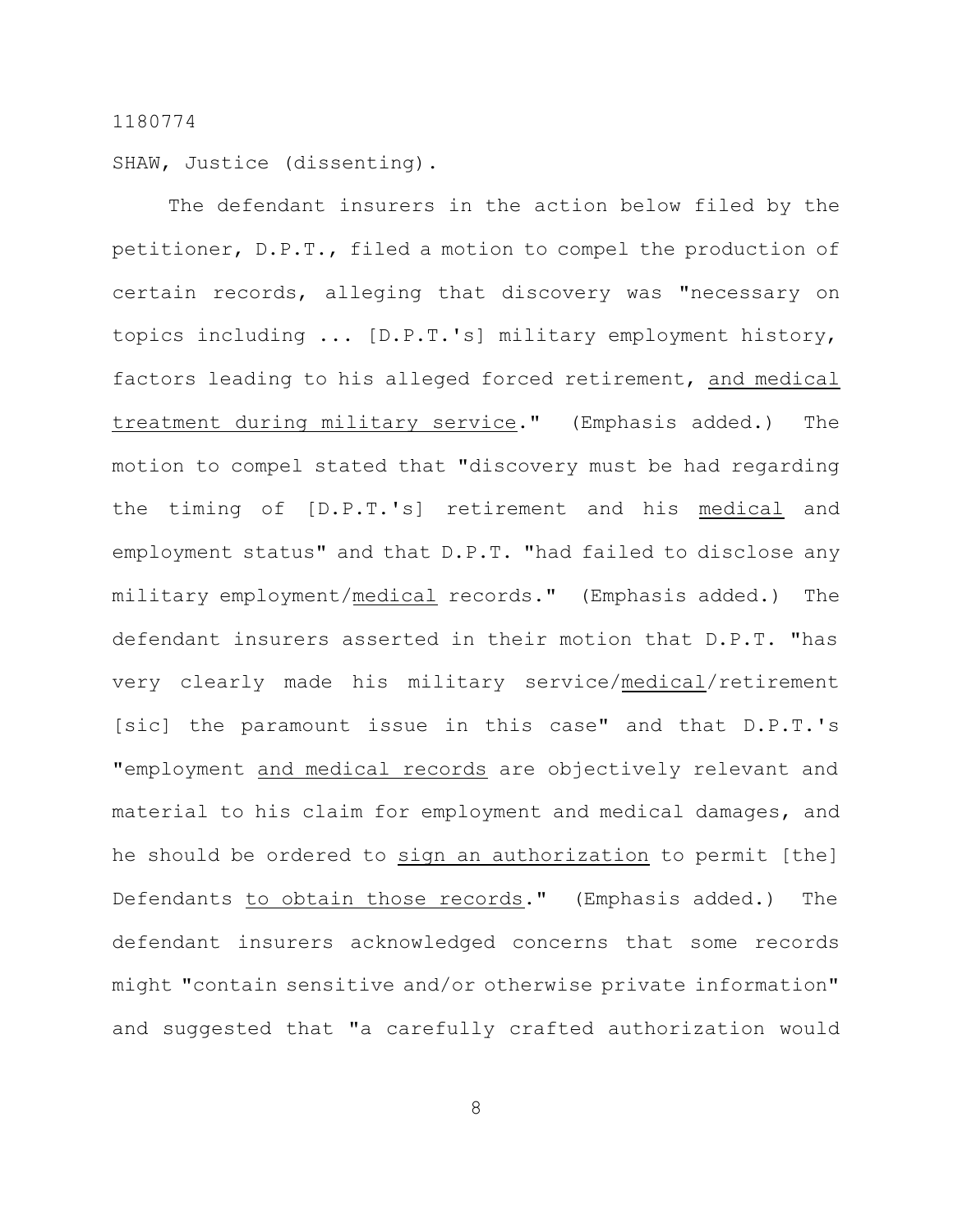alleviate the concern." They further indicated that they were "agreeable" to a protective order "wherein any records received pursuant to the authorization may only be used in this litigation, and that at the conclusion of this litigation, the records, and all copies made, will be destroyed."<sup>1</sup>

The defendant insurers clearly have the right to discover the vast bulk of the materials they sought, including employment records, military-service records, and even medical records. However, it appears from the materials before us that some of D.P.T.'s medical records would include information that is protected by the psychotherapist-patient privilege. See Ex parte Western Mental Health Ctr., 884 So. 2d 835, 840 (Ala. 2003). Although the one authorization prepared in this case sought only "employment records," the motion to compel suggests that much more was desired. The trial court granted the motion without limitation, stating that D.P.T. had "14 days to provide the defendants with discovery requests." The trial court's order denying D.P.T.'s motion to reconsider required D.P.T. "to execute the

<sup>&</sup>lt;sup>1</sup>Such a protective order would still have required any privileged materials to be produced.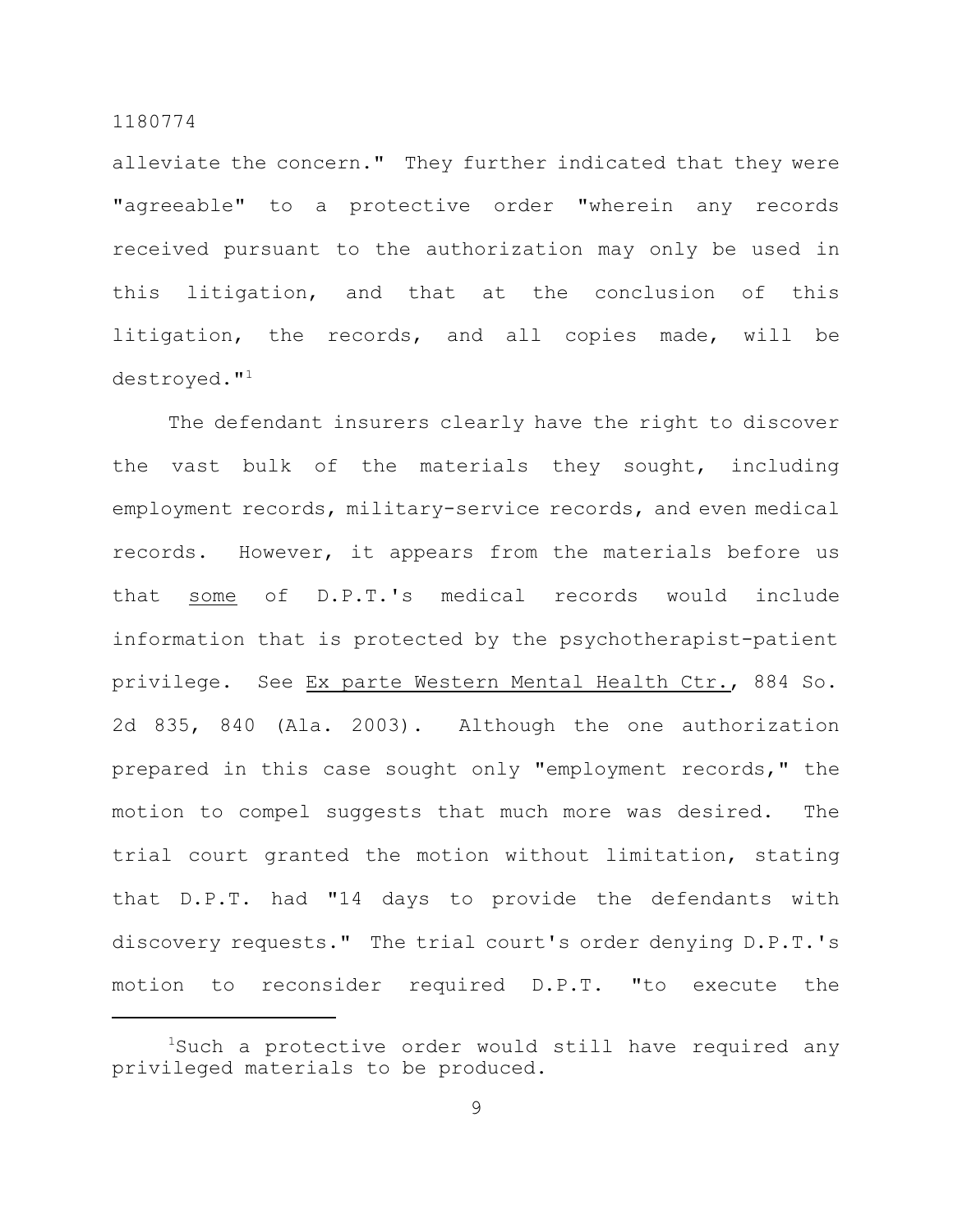appropriate authorizations for the records the [defendant insurers] request." (Emphasis added.)

It is true that, at present, the only authorization provided for D.P.T. to execute is for the production of his employment records, and the defendant insurers are clearly entitled to those records--as long as they do not contain privileged materials. However, as the present case currently stands, the trial court has entered an order that, on its face, grants a motion to compel that indicates that the defendant insurers also desired what appears to be privileged information and a follow-up order directing D.P.T. to execute authorizations. The fact that privileged information has not yet been sought does not cure this fact.

Therefore, D.P.T. has shown that, in entering the order granting the motion to compel, the trial court exceeded its discretion and that, accordingly, D.P.T. is entitled to mandamus relief. All that is required in this case is an appropriate protective order or modification of the order compelling production to ensure that privileged information is not produced. I would grant the petition and issue a writ directing the trial court either to amend its order or to